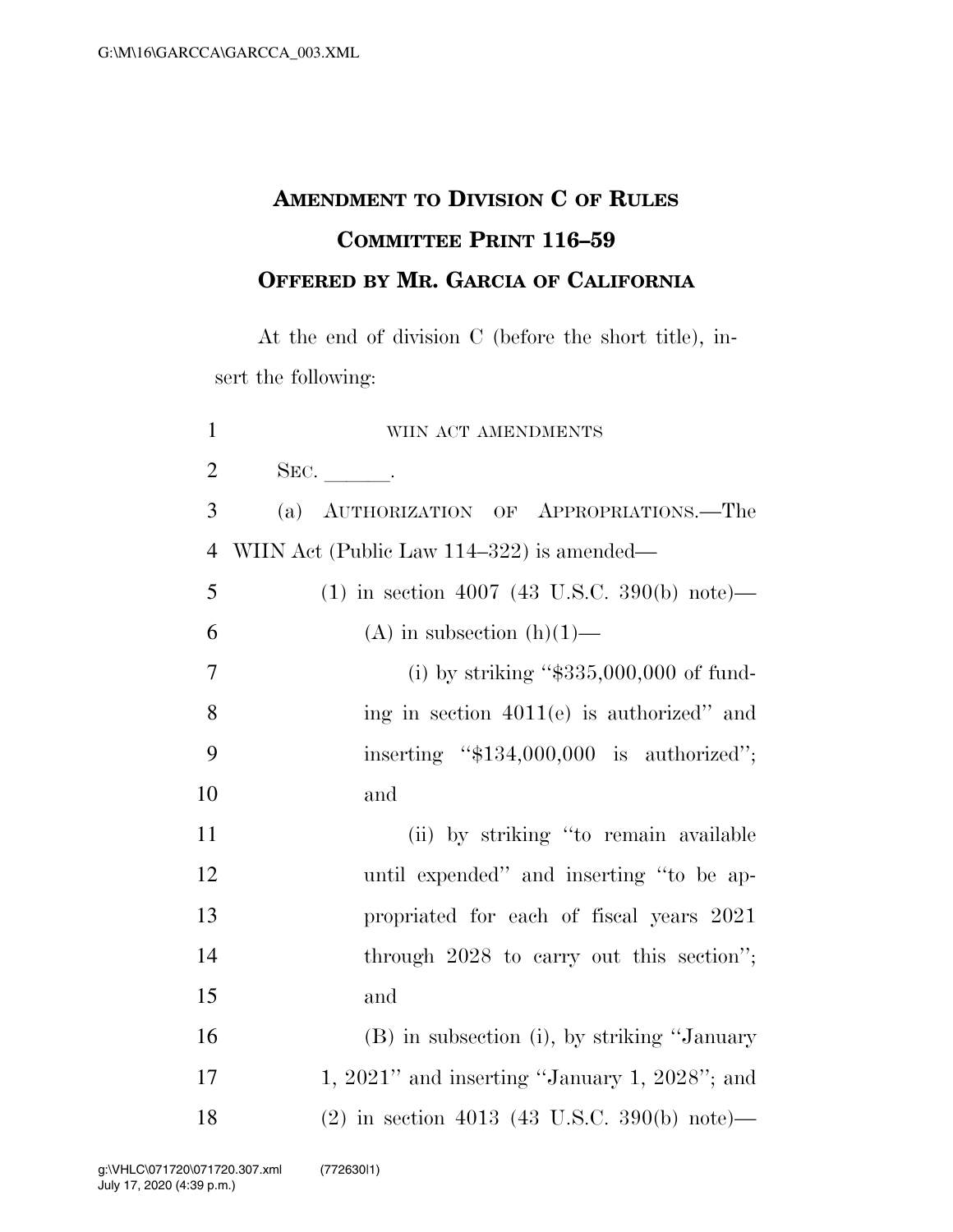|               | (A) by striking "the date that is $5$ years    |
|---------------|------------------------------------------------|
| $\mathcal{D}$ | after the date of its enactment" and inserting |
| -3            | "December 16, $2028$ "; and                    |

 (B) by striking ''10 years after the date of its enactment'' and inserting ''on December 16, 2033''.

 (b) STATE WATER PROJECT PROTECTIONS.—Sub- section (b)(2) of section 4005 of the WIIN Act (Public Law 114–322) is amended by striking ''smelt biological opinion and the salmonid biological opinion;'' and insert- ing ''then current smelt biological opinion and the then current salmonid biological opinion;''.

 (c) WATER DESALINATION ACT AMENDMENT.—Sec-14 tion  $4(a)(1)(F)$  of the Water Desalination Act of 1996 (42) U.S.C. 10301 note; Public Law 104–298), as amended by section 4009 of the WIIN Act, is further amended by striking ''\$30,000,000 of funding is authorized to remain available until expended; and'' and inserting ''\$12,000,000 is authorized to be appropriated for each of fiscal years 2021 through 2028.''.

 (d) RECLAMATION WASTEWATER AND GROUND WATER STUDY AND FACILITIES ACT AMENDMENT.—Sec- tion 1602(g) of the Reclamation Wastewater and Ground- water Study and Facilities Act (title XVI of Public Law 25 102–575; 43 U.S.C.  $390h(g)$ , as amended by section